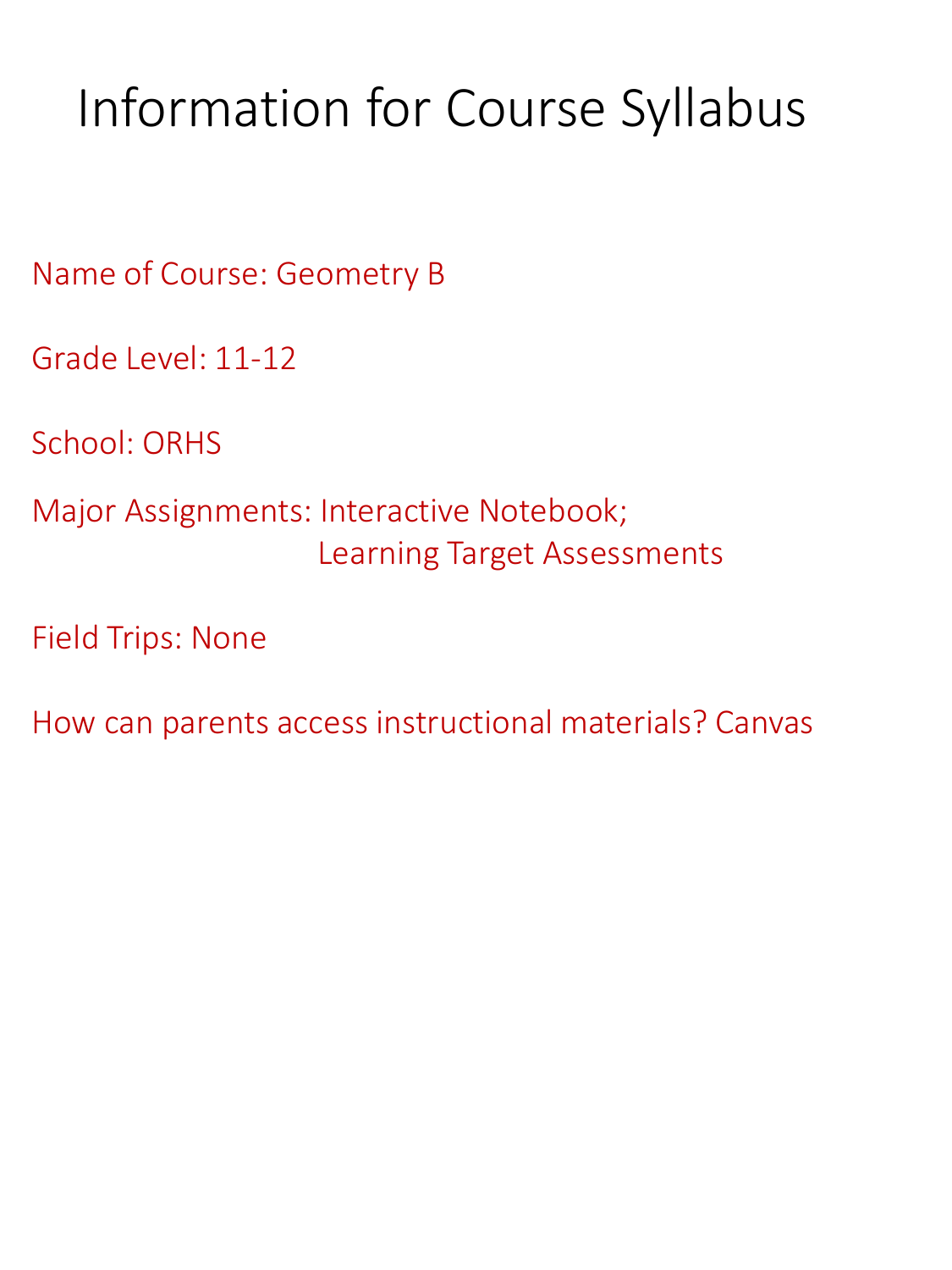#### **Geometry B 2021-2022**

#### **Term 1**

| Similarity | <b>G.SRT.A.1</b> Verify informally the properties of dilations given by a center and a scale factor.                                                                                                                                                                                                                                                   |
|------------|--------------------------------------------------------------------------------------------------------------------------------------------------------------------------------------------------------------------------------------------------------------------------------------------------------------------------------------------------------|
|            | <b>G.SRT.A.2</b> Given two figures, use the definition of similarity in terms of similarity<br>transformations to decide if they are similar; explain using similarity transformations the<br>meaning of similarity for triangles as the equality of all corresponding pairs of angles and<br>the proportionality of all corresponding pairs of sides. |
|            | <b>G.SRT.A.3</b> Use the properties of similarity transformations to establish the AA criterion for<br>two triangles to be similar.                                                                                                                                                                                                                    |
|            | <b>G.SRT.B.4</b> Prove theorems about similar triangles.                                                                                                                                                                                                                                                                                               |
|            | <b>G.SRT.B.5</b> Use congruence and similarity criteria for triangles to solve problems and to<br>justify relationships in geometric figures.                                                                                                                                                                                                          |

|              | <b>G.SRT.C.6</b> Understand that by similarity, side ratios in right triangles are properties of the<br>angles in the triangle, leading to definitions of trigonometric ratios for acute angles.                                                                                                          |
|--------------|-----------------------------------------------------------------------------------------------------------------------------------------------------------------------------------------------------------------------------------------------------------------------------------------------------------|
|              | G.SRT.C.7 Explain and use the relationship between the sine and cosine of<br>complementary angles.                                                                                                                                                                                                        |
| Trigonometry | <b>G.SRT.C.8</b> Solve triangles.<br>a. Know and use trigonometric ratios and the Pythagorean Theorem to solve<br>right triangles in applied problems.<br>b. Know and use the Law of Sines and Law of Cosines to solve problems in real<br>life situations. Recognize when it is appropriate to use each. |

**G.GMD.A.1** Give an informal argument for the formulas for the circumference of a circle **Solid Geometry (Volume**  Solid Geometry (Volume and the volume and surface area of a cylinder, cone, prism, and pyramid. **and Surface Area)** and Surface Area) **G.GMD.A.2** Know and use volume and surface area formulas for cylinders, cones, prisms, pyramids, and spheres to solve problems. **G.MG.A.1** Use geometric shapes, their measures, and their propertiesto describe objects. **G.MG.A.2** Apply geometric methods to solve real world problems.